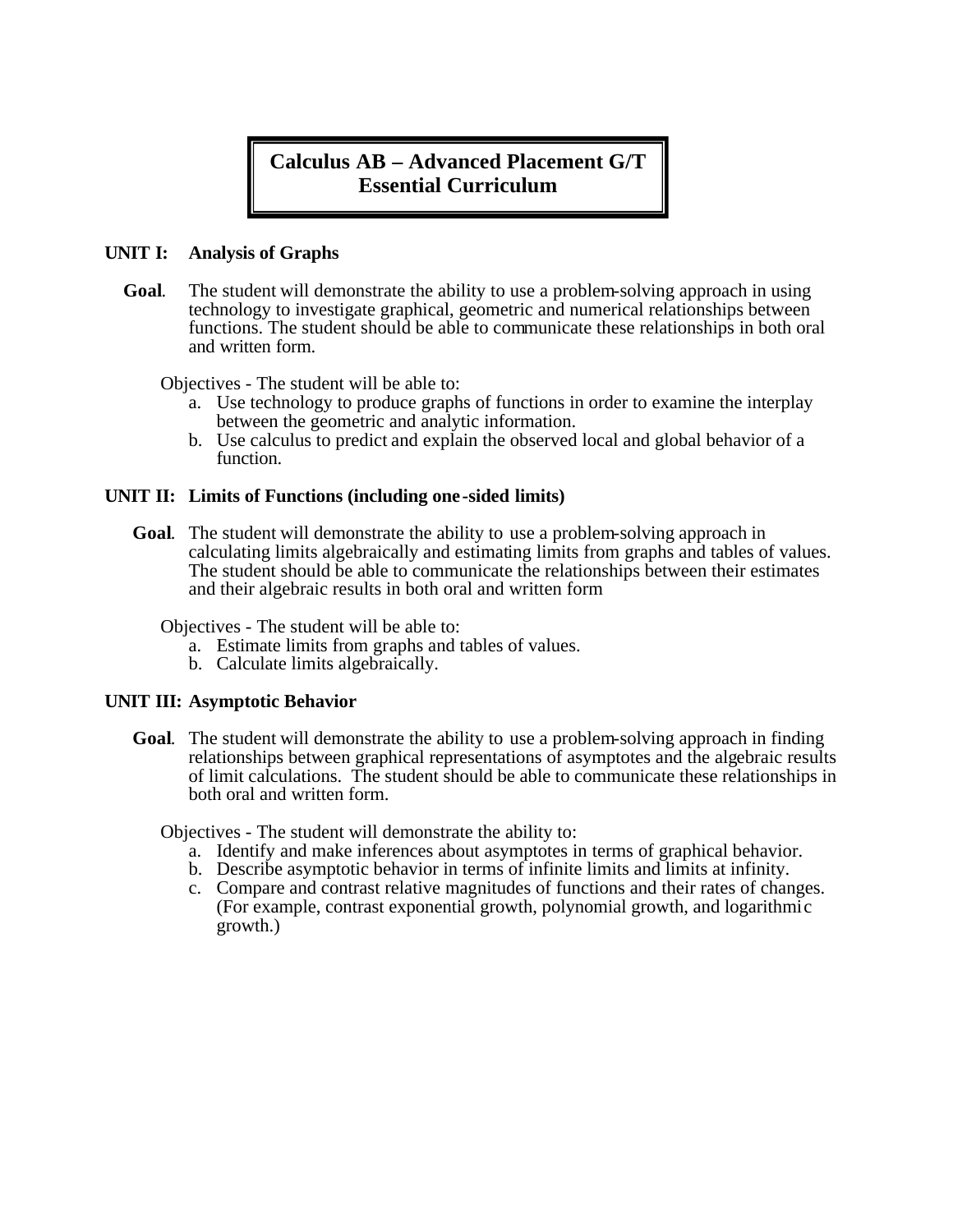# **UNIT IV: Continuity as a Property of Functions**

**Goal**. The student will demonstrate the ability to use a problem-solving approach to the properties of functions, in general, and how they relate to continuity in particular. The student should be able to communicate the resulting relationships in both oral and written form.

Objectives - The student will be able to:

- a. Explain continuity in terms of limits.
- b. Explain the Intermediate Value and Extreme Value Theorems in terms of the graphs of continuous functions.

## **UNIT V: Concept of the Derivative**

**Goal**. The student will demonstrate the ability to use a problem-solving approach in defining the derivative of a function. The student should also be able to give geometric, numeric, graphic, and symbolic meaning to this definition in both oral and written form.

Objectives - The student will be able to:

- a. Analyze the concept of the derivative of a function from geometric, numeric, graphic, and symbolic approaches.
- b. Define the derivative of a function as the limit of the difference (Newton's) quotient.
- c. Define the derivative as an instantaneous rate of change.
- d. Explain the relationship between differentiability and continuity.

## **UNIT VI: Computing Derivatives**

**Goal**. The student will demonstrate the ability to use a problem-solving approach in calculating derivatives of a variety of functions.

Objectives - The student will be able to:

- a. Find the derivative of elementary functions, including power, exponential, logarithmic, trigonome tric, and inverse trigonometric functions.
- b. Find the derivative of the sum, product, and quotient of functions.
- c. Find the derivative of trigonometric functions, composite functions using the Chain Rule, implicitly defined functions, and inverse functions.
- d. Use logarithmic differentiation to algebraically differentiate a function with a variable exponent.

## **UNIT VII: The Derivative at a Point**

**Goal**. The student will demonstrate the ability to use a problem-solving approach in applying the derivative to analytic methods. The student should be able to communicate the resulting relationships in both oral and written form.

Objectives - The student will be able to:

- a. Find the slope of a curve at a point, including points where there are vertical or horizontal tangents, and points where there are no tangents.
- b. Find an equation for a tangent to a curve at a point and local linear approximation.
- c. Express the instantaneous rate of change of a function as the limit of the average rate of change.
- d. Approximate rate of change from graphs and tables of values.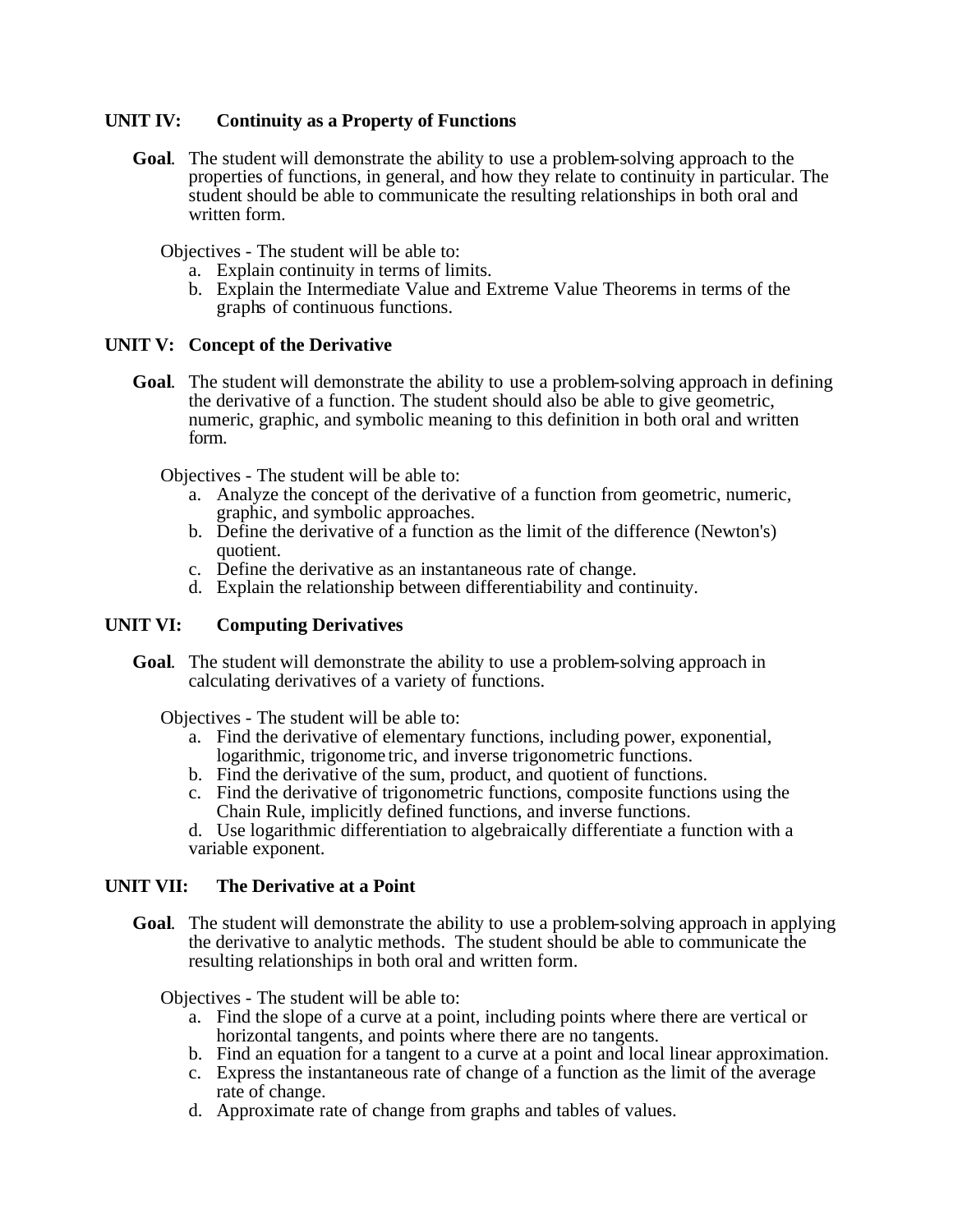#### **UNIT VIII: The Derivative as a Function**

**Goal**. The student will demonstrate the ability to use a problem-solving approach in distinguishing relationships between f, f', and f'', and how these relationships affect their graphs. The student should be able to communicate these relationships in both oral and written form.

Objectives - The student will be able to:

- a. Distinguish corresponding characteristics of the graphs of f, f ', and f ' '.
- b. Identify extrema, intervals of increasing or decreasing behavior, points of inflection, and concavity.
- c. Use extrema, intervals of increasing/decreasing behavior, points of inflections, and concavity to sketch the graph or find the equation of the function.
- d. Use the Mean Value Theorem and Rolle's Theorem to find the point in an interval at which the instantaneous rate of change equals the average rate of change.

#### **UNIT IX: Applications of Derivatives**

**Goal**. The student will demonstrate the ability to use a problem-solving approach in solving a variety of problems involving applications of the derivative.

Objectives - The student will be able to:

- a. Solve problems involving such applications as the calculus of motion, including averages and extremes.
- b. Solve optimization problems (absolute and relative extrema).
- c. Model and solve rates of change problems (including related rates).
- d. Identify indeterminate forms, and appropriately use L'Hopital's Rule to evaluate various limits.
- e. Use implicit differentiation to find the derivative of an inverse function.
- f. Interpret the derivative as a rate of change in a variety of applied contexts, including velocity, speed, and acceleration.
- g. Geometrically interpret differential equations via slope fields and the relationship between slope fields and solution curves for differential equations. NOTE: This will begin with the administration of the 2003 - 2004 AP Exam.

#### **UNIT X: Techniques of Antidifferentiation**

**Goal**. The student will demonstrate the ability to use a problem-solving approach in finding antiderivatives using a variety of techniques.

Objectives - The student will be able to:

- a. Find the antiderivatives, given the equation for the derivative of a function.
- b. Find antiderivatives using substitution of variables, including change of limits for definite integrals and simple integration by parts.